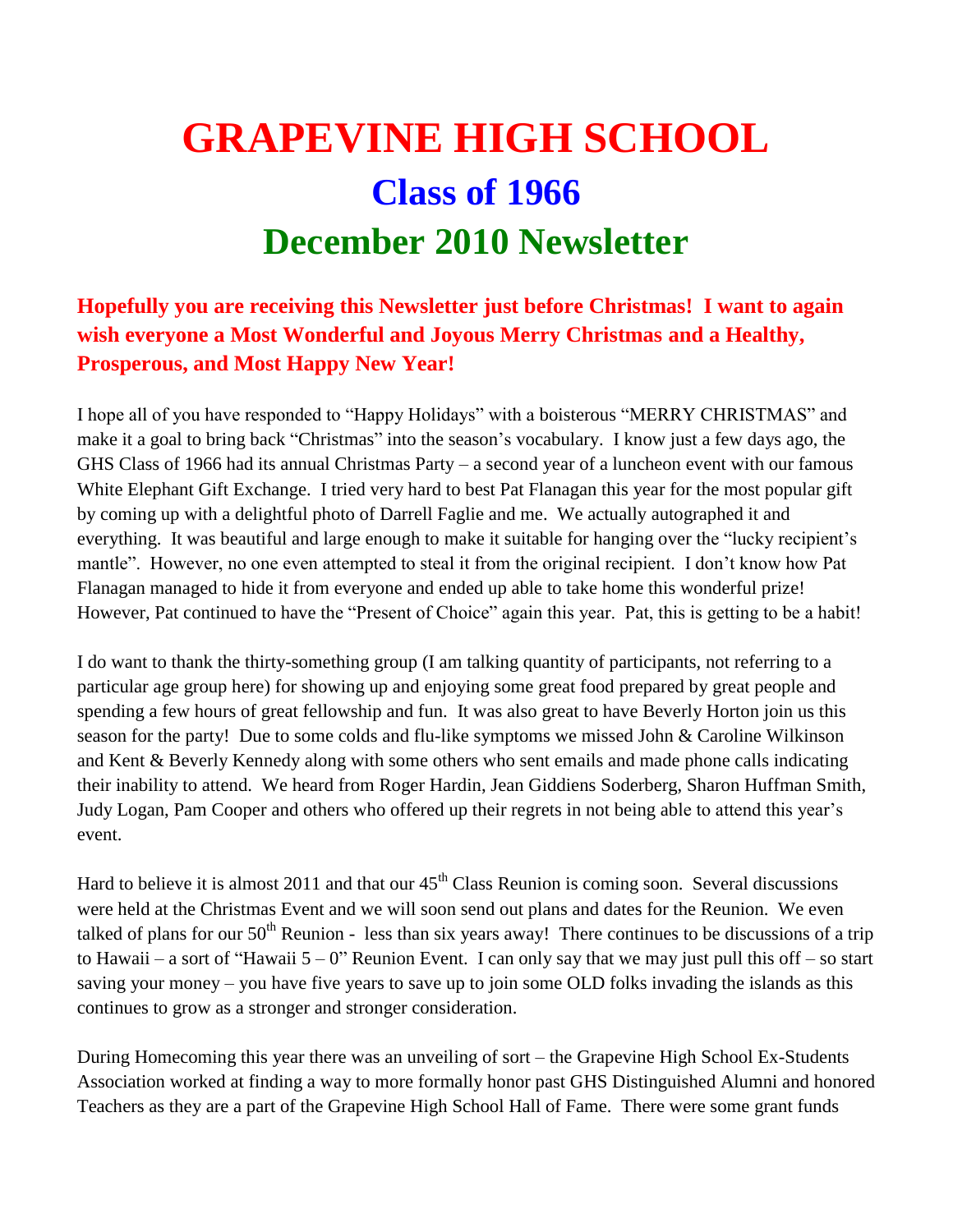remaining from the 100 Anniversary of Grapevine High that was mostly controlled by the Ex-Student Association. Back over a year ago, I had met with the group and suggested that we come up with a TREE of HONOR that would allow the Ex-Students Association to provide for recognition of these students and teachers of the past at GHS. After what seemed like years and years (actually only many months) we came up with a design working with past GHS Art Teacher Janie Sanders Cavender. The Tree was finished only hours before the Friday morning Pep Rally at GHS, which was followed by the Homecoming Tea and Hall of Fame Recognition. At that event the Tree was presented to GHS Principal Dr. Jerry Hollingsworth from the GHS Ex-Student Association. Below are a couple of photos to give you an idea of the size and scope of work put into this piece of art that is GHS History. On the tree are leaves that hold individual brass plaques giving the name of the 50+ GHS Distinguished Alumni that have been recognized since this started the year our Class Graduated – 1966. On the blocks of wood, below the tree are the names and years taught at GHS of Teachers who have been inducted into the GHS Hall of Fame. I want to personally thank Mr. Russell Kidd (GHS Ex-Student Association President) and his willingness to put up with me and working with Janie in helping to put this together. Janie Sanders Cavender did a fantastic job coming up with a design that Russell and I envisioned and making it a reality.

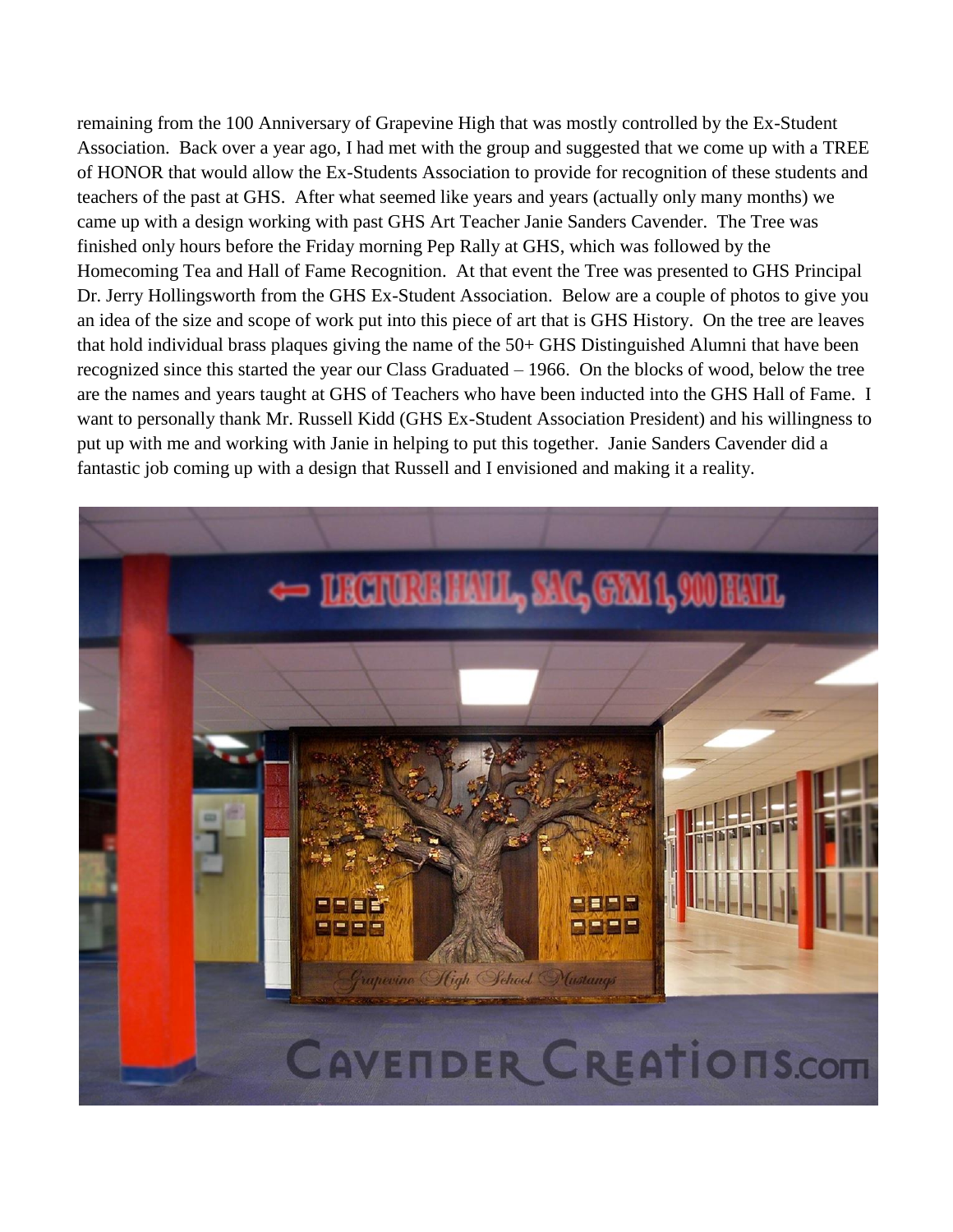

I apologize for the photo above being one with me in it – it was the only close up Janie took.

On Monday, October 25<sup>th</sup>, at the Grapevine Historical Society Meeting, classmate Bobbie Jo Benson Mitchell as there to introduce Bob Ray Sanders who provided a program of the History of African-Americans in the North Texas / Tarrant County area. Linda and I were able to attend – great to see Bobbie Jo, and the program was excellent! Tommy Simmons (GHS 64) set up the program for the Historical Society – I would encourage classmate so consider joining this group of local citizens as they work to maintain the history of our community. If you are interested in joining, let me know and I will be sure to get a brochure mailed to you.

Returning to the days of yester-year, Saturday, November 13<sup>th</sup> we had a Sammie's Bar-B-Q Get-Together. We had 47 people show up for a great time of fellowship and food! We had five folks joining our Get Togethers for the first time. We had a number of graduates from the 60s classes and it was a great place to have the event – I feel sure we will want to try Sammies out again in the near future.